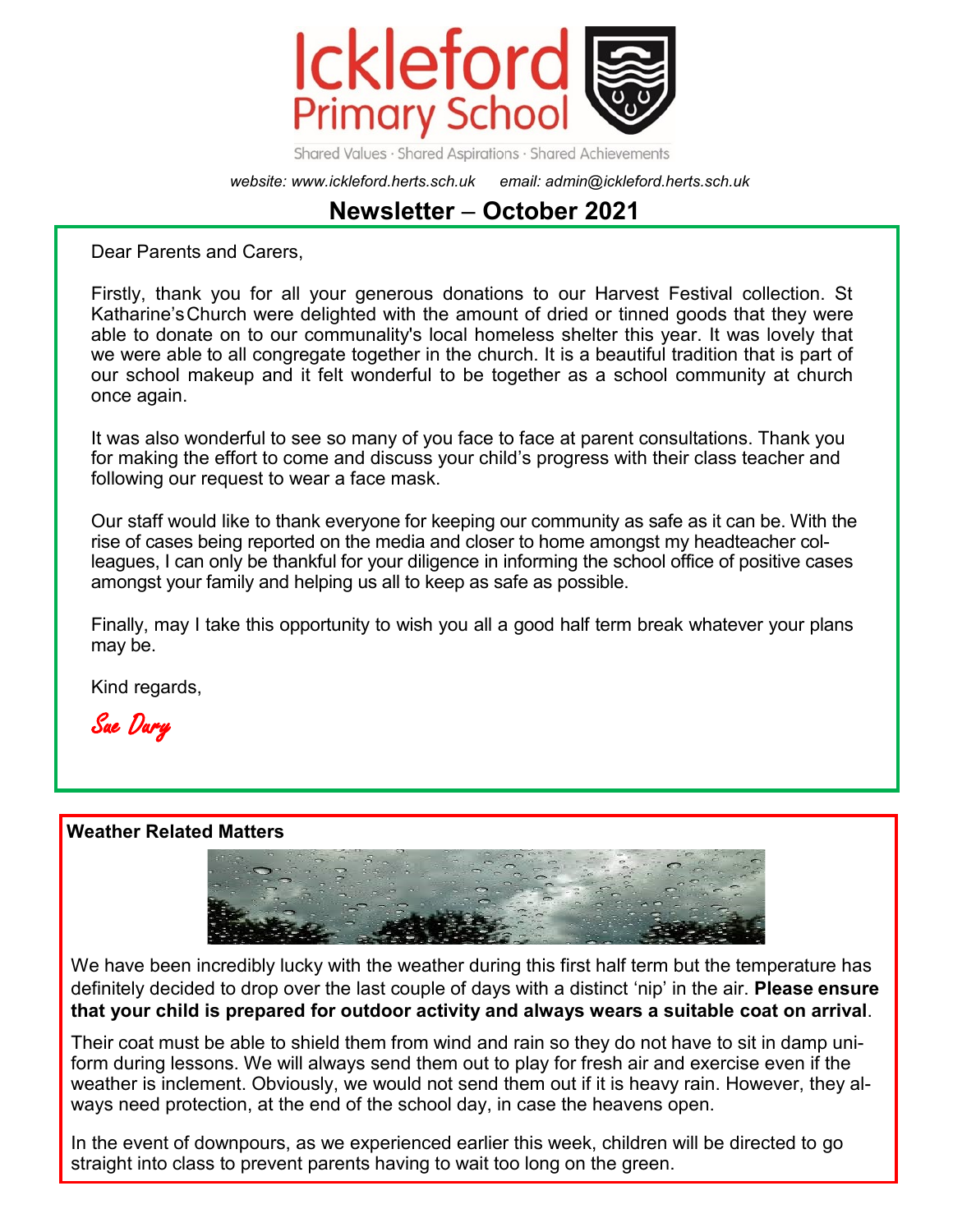## **PE KIT**

With the weather in mind, it is very important that all children have their outdoor PE kit **(round neck black sweatshirts and black jogging bottoms – no branded logos**) along with their shorts and t-shirt at school everyday. Mr Wylie decides at the last moment whether a class will have PE inside or outside based on the changing weather. If it is outside,children will be expected to wear their joggers and sweatshirt over their PE t-shirt from now on. If the weather is too bad, PE will take place in the hall where red shorts and white t-shirts are needed. A reminder that tights are not allowed to be worn **at all** so a spare pair of socks needs to be brought in. Please ensure your child has all the appropriate kit. **Kit must be in school every day as there are occasions when Mr Wylie may be called upon to take an impromptu PE lesson to cover staff absence.**

It is also essential that the children keep a pair of trainers at school for outside play as well as PE. We are finding some children are taking their trainers home and not bringing them back to school. **Please leave a pair of trainers** at school for your child to use.

#### **Late Arrivals**

Please be reminded, the school bell rings at 8.55am. If your child arrives after the other children have left the playground and gone into class, we will need to sign them in at the school office. The number of minutes late your child is, will be recorded and monitored. Any child arriving after 9.10am, when the register closes, (15 minute after the school bell has rung) will be marked as an **unauthorised absence for the entire morning session.** 

For full details please refer to Ickleford Primary School Attendance Policy which can be found on our website: [www.ickleford.herts.sch.uk](http://www.ickleford.herts.sch.uk)

When a child arrives late it can be very distracting for the class to have someone enter after learning has started and it also means your child is trying to catch up with the learning that has already happened.

There are occasions (like this Thursday), when the traffic is 'backed up' on all routes for no explanation. On these occasions, we ask that you arrive as soon as possible and safely with your child. Please do not worry. We are usually aware of situations like these but a call or message to the office, if possible and safe to do so, would be appreciated.

### **SCHOOL WINTER UNIFORM**

When we return after half term, we change over into our winter school uniform. This means pupils can no longer wear summer dresses and shorts but must wear either grey/black tailored trousers, skirts and pinafore dresses etc, with their red sweatshirts and cardigans.

Please also ensure your child's uniform is still clearly named.

## **SCHOOL MILK**

Further to enquiries made about school milk, we can confirm that we will resume offering milk across the school from January 2022. We will be organising this provision in house. Further details will be sent towards the end of the Autumn term.